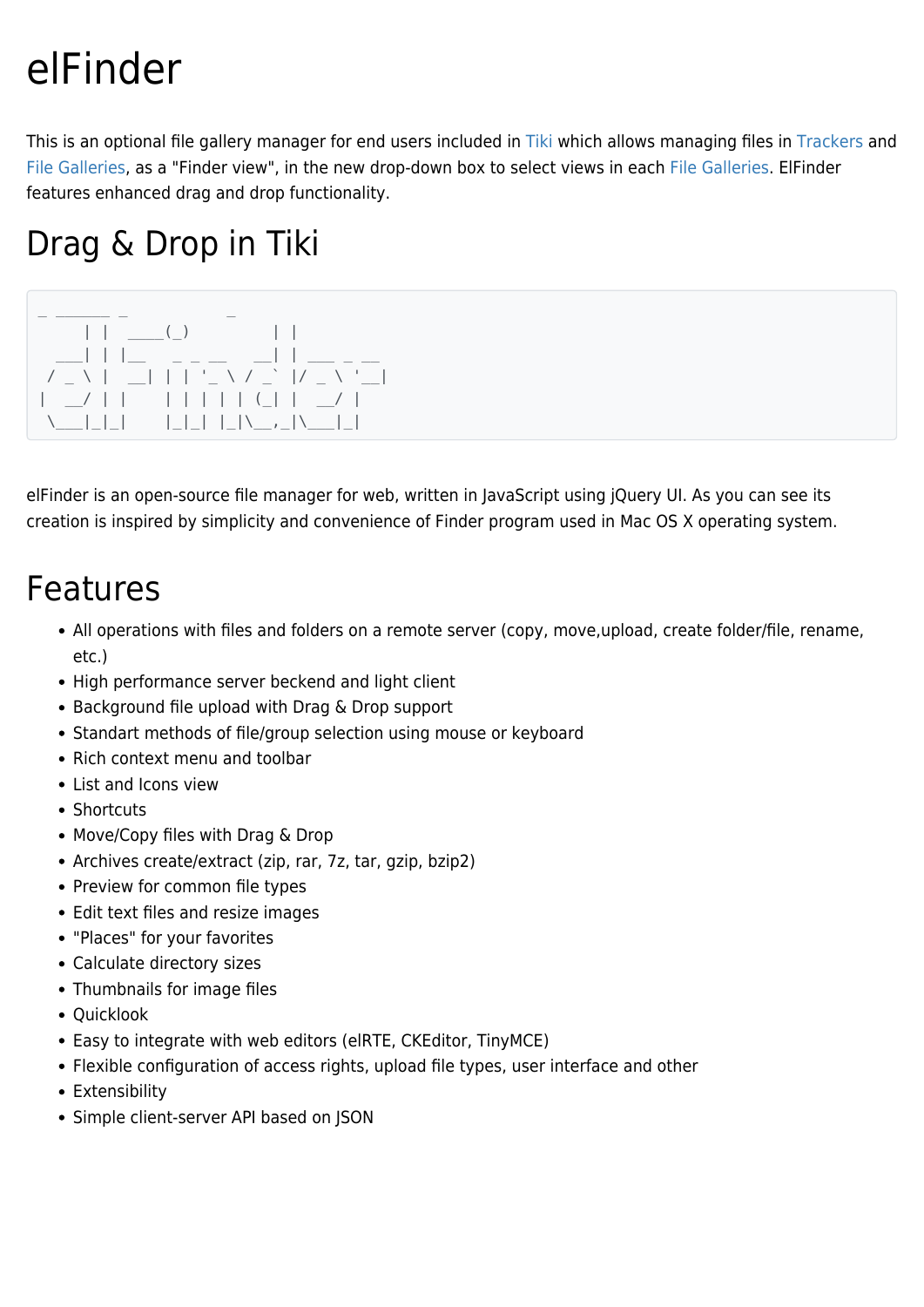#### How to use it

Once the feaure "elFinder" is enabled sitewide in the [admin panel](https://doc.tiki.org/Admin-Home) for [File Galleries,](https://doc.tiki.org/File-Gallery) then you will have the option to choose Finder view in each file gallery:

| <b>Public documents <math>\bullet</math> p</b>                                                                                                                                                 |                            |                             |                                       |
|------------------------------------------------------------------------------------------------------------------------------------------------------------------------------------------------|----------------------------|-----------------------------|---------------------------------------|
| Public documents in our web site<br><b>Edit Gallery</b><br><b>List Galleries</b><br><b>Duplicate Gallery</b><br>Create a Gallery<br><b>Upload File</b><br><b>Create Drawing</b><br>Permissions |                            |                             | <b>Finder View</b><br>▼.              |
| OBR<br><b>JE</b><br>$\mathbb{R}$                                                                                                                                                               |                            | DXD                         | 肩<br>a z <br>$\blacksquare$           |
| $\sqrt{2}$ File Galleries                                                                                                                                                                      |                            |                             |                                       |
| <b>Public documents</b>                                                                                                                                                                        |                            |                             |                                       |
| Photo (category perm test)                                                                                                                                                                     | Photo (category perm test) | <b>College Of New Bruns</b> | <b>Desert</b>                         |
|                                                                                                                                                                                                |                            |                             | 图画画<br>and PD<br>unial chi<br>SO brun |
|                                                                                                                                                                                                | Jellyfish                  | <i>ivgivuvu</i>             | 2013 04 30 231230                     |
|                                                                                                                                                                                                |                            |                             |                                       |
|                                                                                                                                                                                                | <b>Vagrant Chilling</b>    |                             | New Svg Image drawing                 |

Click to expand

You will also be able to set the new "Finder view" as the default one per file gallery, through the interface to change the "display properties":

| <b>Edit Gallery: Public documents @ Defter</b>                                                                                        |                                                                                                  |  |  |
|---------------------------------------------------------------------------------------------------------------------------------------|--------------------------------------------------------------------------------------------------|--|--|
| <b>List Galleries</b><br><b>Duplicate Gallery</b>                                                                                     | <b>Browse Gallery</b><br><b>Upload File</b><br><b>Create Drawing</b><br>OT<br><b>Permissions</b> |  |  |
|                                                                                                                                       | Save<br>View inserted gallery                                                                    |  |  |
| Properties   Display Properties                                                                                                       | No Tabs                                                                                          |  |  |
| Default sort order:                                                                                                                   | Name<br>7<br>Ascending<br><b>Descending</b>                                                      |  |  |
| 1024<br>Max description display<br>size:                                                                                              | 24<br>Max rows per<br>page:                                                                      |  |  |
| Select which items to display when listing galleries:                                                                                 |                                                                                                  |  |  |
| $\left  \bullet \right $<br>Explorer:                                                                                                 |                                                                                                  |  |  |
| $\bullet$<br>Path:                                                                                                                    |                                                                                                  |  |  |
| The checkbox is disabled because this preference is disabled globally. Please, enable<br>Slideshow:<br>the preference globally first. |                                                                                                  |  |  |
| Default View:<br>Finder View ▼                                                                                                        |                                                                                                  |  |  |
| Click to expand                                                                                                                       |                                                                                                  |  |  |

The elFinder view allow you have many contextual actions if you right click with the mouse pointer on a file: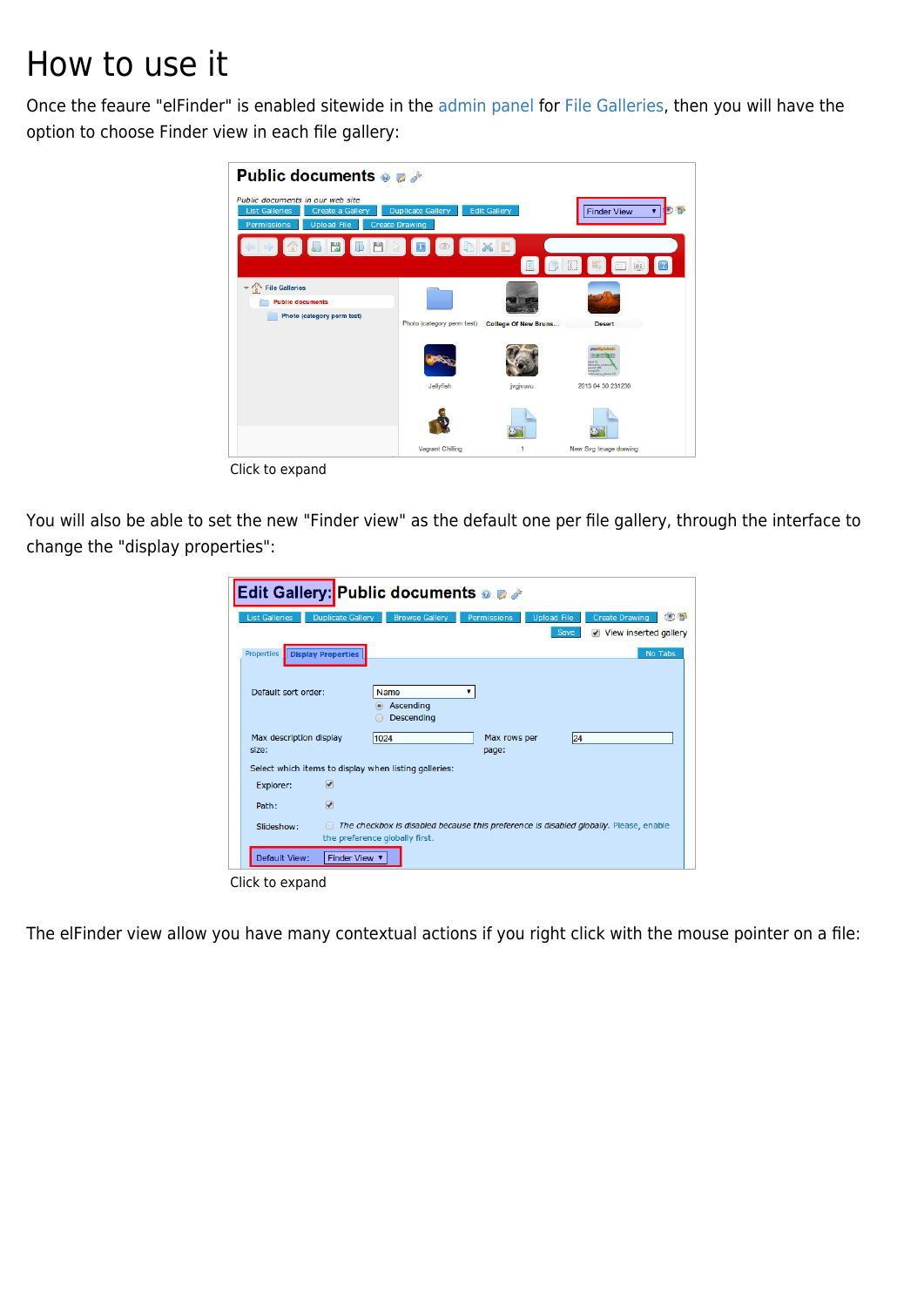

Click to expand

Moreover, you will be able to drag and drop files from one file gallery to others:



Click to expand

And you will be able also to drag some files from your local desktop in your own computer, and drop them inside the file gallery of your choice: